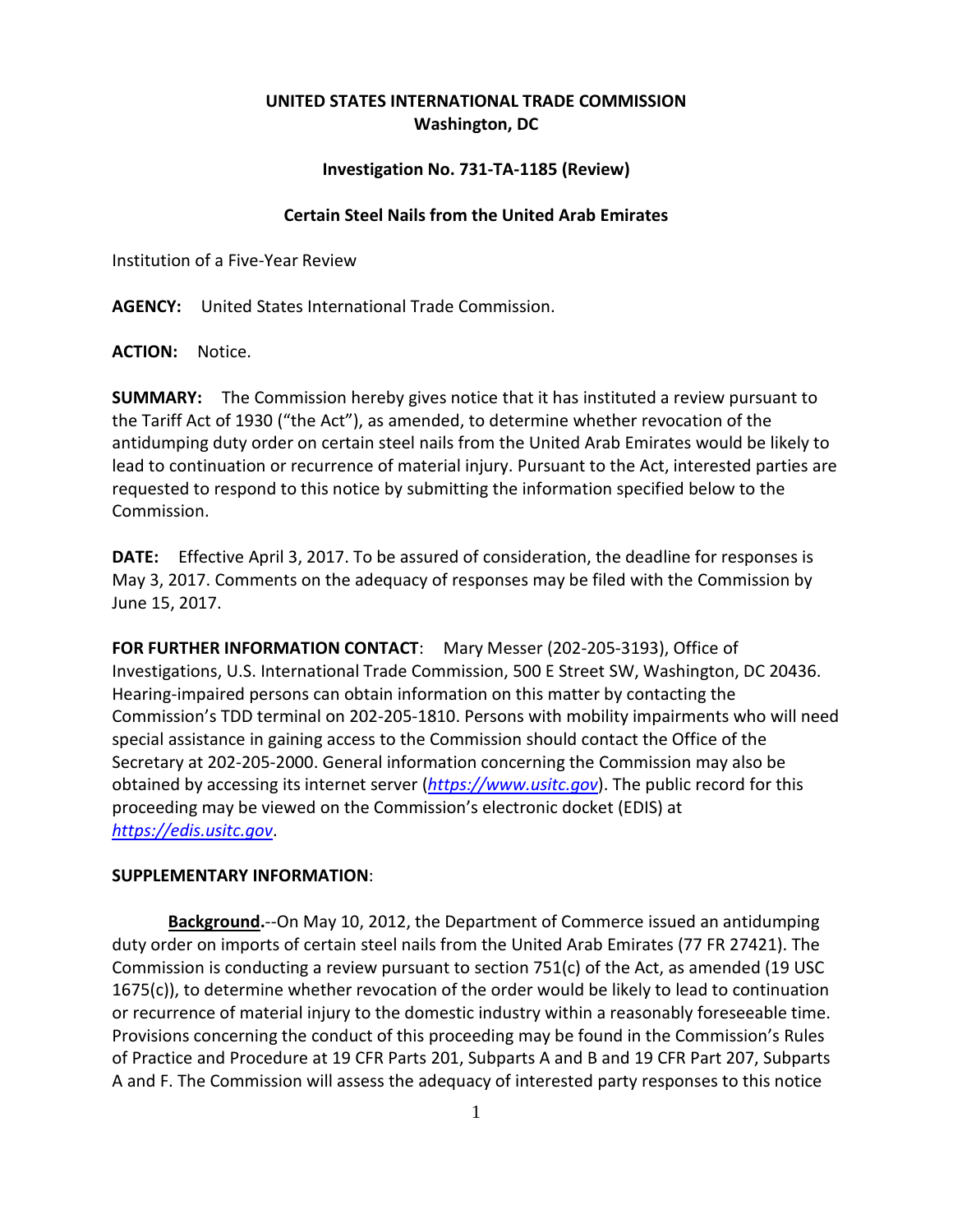of institution to determine whether to conduct a full review or an expedited review. The Commission's determination in any expedited review will be based on the facts available, which may include information provided in response to this notice.

**Definitions.**--The following definitions apply to this review:

- (1) *Subject Merchandise* is the class or kind of merchandise that is within the scope of the five-year review, as defined by the Department of Commerce.
- (2) The *Subject Country* in this review is the United Arab Emirates.
- (3) The *Domestic Like Product* is the domestically produced product or products which are like, or in the absence of like, most similar in characteristics and uses with, the *Subject Merchandise*. In its original determination, the Commission defined the *Domestic Like Product* as steel nails, coextensive with the scope of the investigation.
- (4) The *Domestic Industry* is the U.S. producers as a whole of the *Domestic Like Product*, or those producers whose collective output of the *Domestic Like Product* constitutes a major proportion of the total domestic production of the product. In its original determination, the Commission defined the *Domestic Industry* as all U.S. producers of steel nails.
- (5) The *Order Date* is the date that the antidumping duty order under review became effective. In this review, the *Order Date* is May 10, 2012.
- (6) An *Importer* is any person or firm engaged, either directly or through a parent company or subsidiary, in importing the *Subject Merchandise* into the United States from a foreign manufacturer or through its selling agent.

**Participation in the proceeding and public service list.**--Persons, including industrial users of the *Subject Merchandise* and, if the merchandise is sold at the retail level, representative consumer organizations, wishing to participate in the proceeding as parties must file an entry of appearance with the Secretary to the Commission, as provided in section 201.11(b)(4) of the Commission's rules, no later than 21 days after publication of this notice in the *Federal Register*. The Secretary will maintain a public service list containing the names and addresses of all persons, or their representatives, who are parties to the proceeding.

Former Commission employees who are seeking to appear in Commission five-year reviews are advised that they may appear in a review even if they participated personally and substantially in the corresponding underlying original investigation or an earlier review of the same underlying investigation. The Commission's designated agency ethics official has advised that a five-year review is not the same particular matter as the underlying original investigation, and a five-year review is not the same particular matter as an earlier review of the same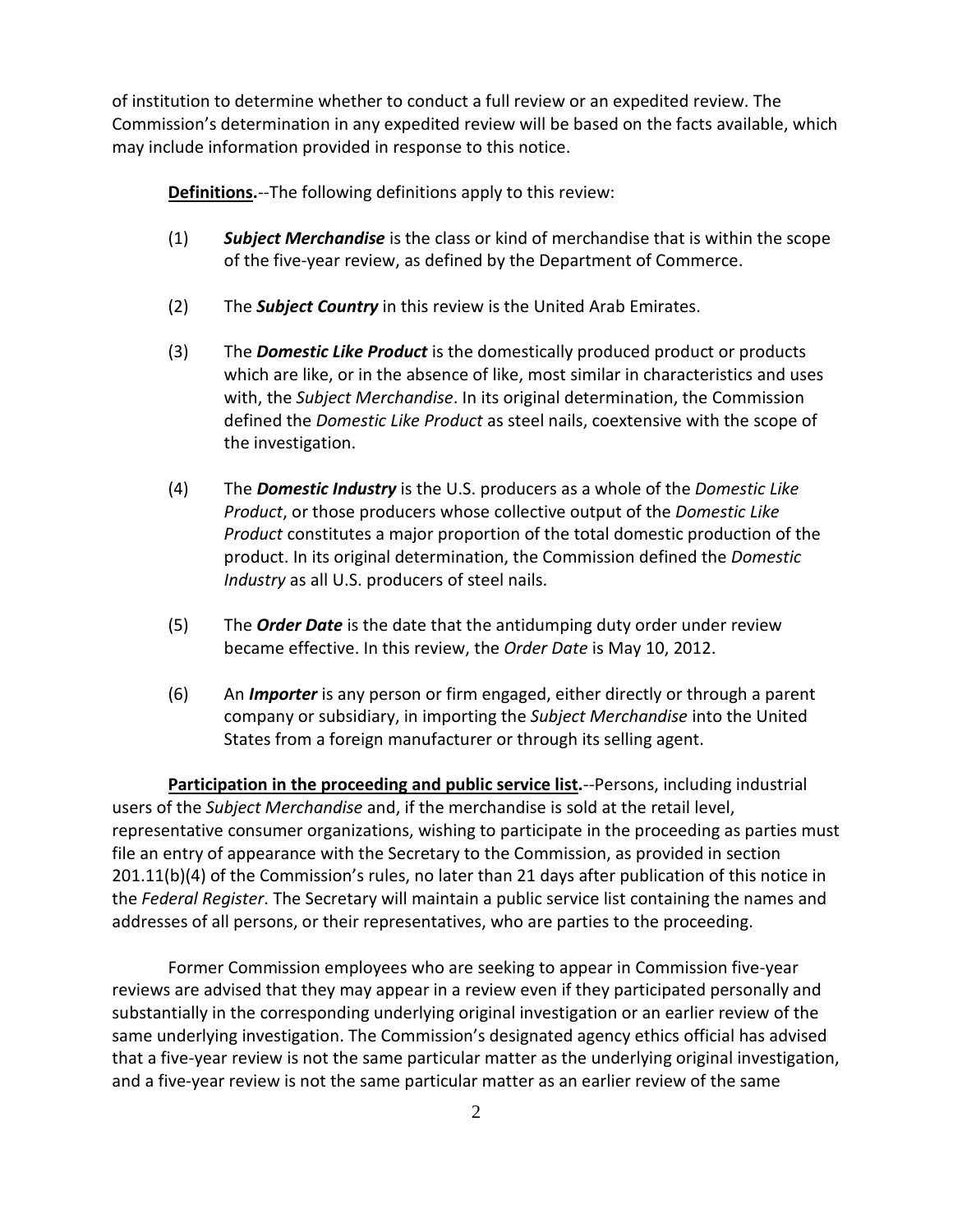underlying investigation for purposes of 18 U.S.C. 207, the post employment statute for Federal employees, and Commission rule 201.15(b) (19 CFR 201.15(b)), 79 FR 3246 (Jan. 17, 2014), 73 FR 24609 (May 5, 2008). Consequently, former employees are not required to seek Commission approval to appear in a review under Commission rule 19 CFR 201.15, even if the corresponding underlying original investigation or an earlier review of the same underlying investigation was pending when they were Commission employees. For further ethics advice on this matter, contact Carol McCue Verratti, Deputy Agency Ethics Official, at 202-205-3088.

**Limited disclosure of business proprietary information (BPI) under an administrative protective order (APO) and APO service list.**--Pursuant to section 207.7(a) of the Commission's rules, the Secretary will make BPI submitted in this proceeding available to authorized applicants under the APO issued in the proceeding, provided that the application is made no later than 21 days after publication of this notice in the *Federal Register*. Authorized applicants must represent interested parties, as defined in 19 U.S.C. 1677(9), who are parties to the proceeding. A separate service list will be maintained by the Secretary for those parties authorized to receive BPI under the APO.

**Certification.**--Pursuant to section 207.3 of the Commission's rules, any person submitting information to the Commission in connection with this proceeding must certify that the information is accurate and complete to the best of the submitter's knowledge. In making the certification, the submitter will acknowledge that information submitted in response to this request for information and throughout this proceeding or other proceeding may be disclosed to and used: (i) by the Commission, its employees and Offices, and contract personnel (a) for developing or maintaining the records of this or a related proceeding, or (b) in internal investigations, audits, reviews, and evaluations relating to the programs, personnel, and operations of the Commission including under 5 U.S.C. Appendix 3; or (ii) by U.S. government employees and contract personnel, solely for cybersecurity purposes. All contract personnel will sign appropriate nondisclosure agreements.

**Written submissions.**--Pursuant to section 207.61 of the Commission's rules, each interested party response to this notice must provide the information specified below. The deadline for filing such responses is May 3, 2017. Pursuant to section 207.62(b) of the Commission's rules, eligible parties (as specified in Commission rule 207.62(b)(1)) may also file comments concerning the adequacy of responses to the notice of institution and whether the Commission should conduct an expedited or full review. The deadline for filing such comments is June 15, 2017. All written submissions must conform with the provisions of section 201.8 of the Commission's rules; any submissions that contain BPI must also conform with the requirements of sections 201.6, 207.3, and 207.7 of the Commission's rules. The Commission's Handbook on E-Filing, available on the Commission's website at [https://www.usitc.gov/secretary/documents/handbook\\_on\\_filing\\_procedures.pdf,](https://www.usitc.gov/secretary/documents/handbook_on_filing_procedures.pdf) elaborates upon the Commission's rules with respect to electronic filing. Also, in accordance with sections 201.16(c) and 207.3 of the Commission's rules, each document filed by a party to the proceeding must be served on all other parties to the proceeding (as identified by either the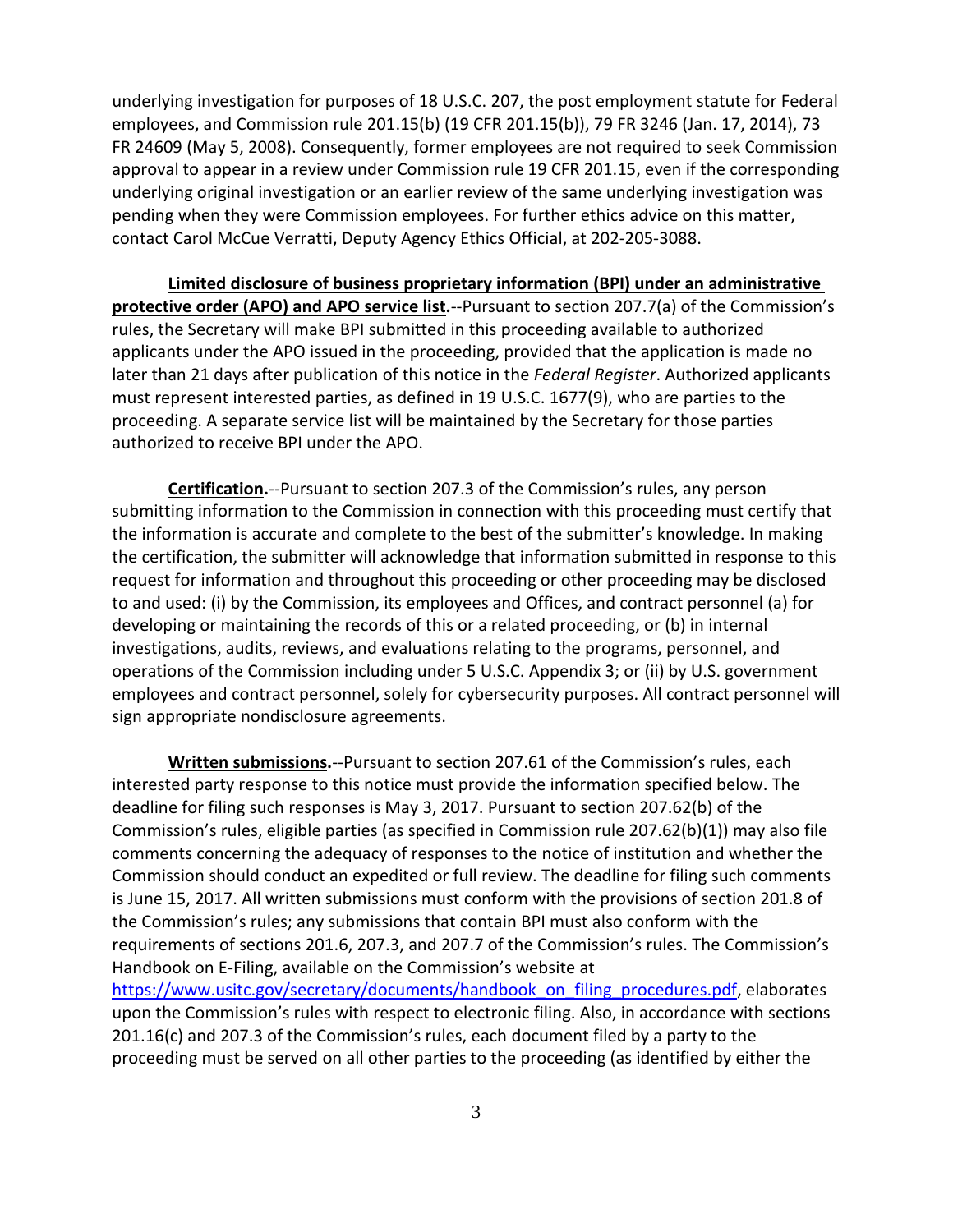public or APO service list as appropriate), and a certificate of service must accompany the document (if you are not a party to the proceeding you do not need to serve your response).

No response to this request for information is required if a currently valid Office of Management and Budget (OMB) number is not displayed; the OMB number is 3117 0016/USITC No. 17-5-382, expiration date June 30, 2017. Public reporting burden for the request is estimated to average 15 hours per response. Please send comments regarding the accuracy of this burden estimate to the Office of Investigations, U.S. International Trade Commission, 500 E Street SW, Washington, DC 20436.

**Inability to provide requested information.**--Pursuant to section 207.61(c) of the Commission's rules, any interested party that cannot furnish the information requested by this notice in the requested form and manner shall notify the Commission at the earliest possible time, provide a full explanation of why it cannot provide the requested information, and indicate alternative forms in which it can provide equivalent information. If an interested party does not provide this notification (or the Commission finds the explanation provided in the notification inadequate) and fails to provide a complete response to this notice, the Commission may take an adverse inference against the party pursuant to section 776(b) of the Act (19 U.S.C. 1677e(b)) in making its determination in the review.

**INFORMATION TO BE PROVIDED IN RESPONSE TO THIS NOTICE OF INSTITUTION**: As used below, the term "firm" includes any related firms.

- (1) The name and address of your firm or entity (including World Wide Web address) and name, telephone number, fax number, and E-mail address of the certifying official.
- (2) A statement indicating whether your firm/entity is an interested party under 19 U.S.C. 1677(9) and if so, how, including whether your firm/entity is a U.S. producer of the *Domestic Like Product*, a U.S. union or worker group, a U.S. importer of the *Subject Merchandi*se, a foreign producer or exporter of the *Subject Merchandise*, a U.S. or foreign trade or business association (a majority of whose members are interested parties under the statute), or another interested party (including an explanation). If you are a union/worker group or trade/business association, identify the firms in which your workers are employed or which are members of your association.
- (3) A statement indicating whether your firm/entity is willing to participate in this proceeding by providing information requested by the Commission.
- (4) A statement of the likely effects of the revocation of the antidumping duty order on the *Domestic Industry* in general and/or your firm/entity specifically. In your response, please discuss the various factors specified in section 752(a) of the Act (19 U.S.C. 1675a(a)) including the likely volume of subject imports, likely price effects of subject imports, and likely impact of imports of *Subject Merchandise* on the *Domestic Industry*.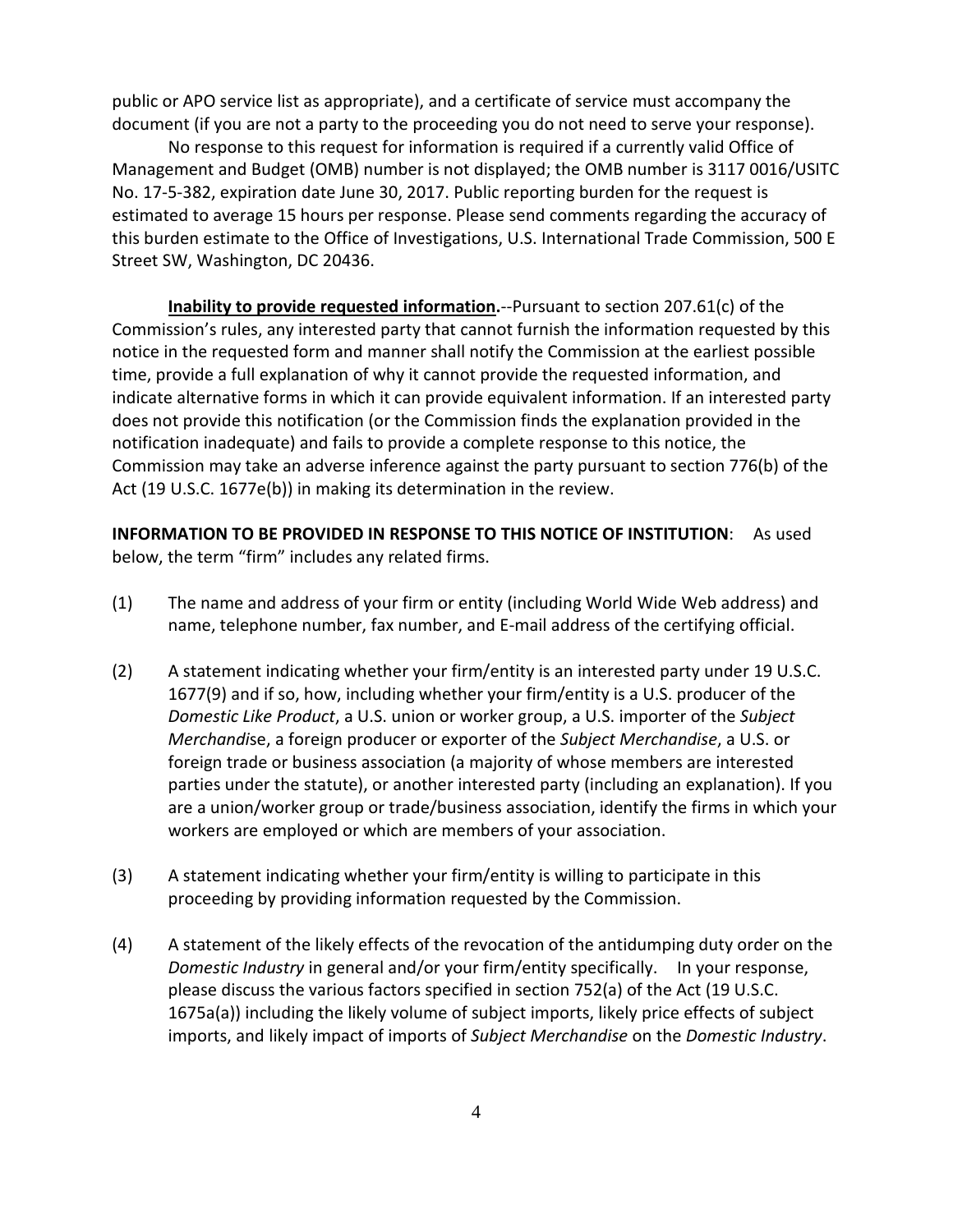- (5) A list of all known and currently operating U.S. producers of the *Domestic Like Product*. Identify any known related parties and the nature of the relationship as defined in section 771(4)(B) of the Act (19 U.S.C. 1677(4)(B)).
- (6) A list of all known and currently operating U.S. importers of the *Subject Merchandise* and producers of the *Subject Merchandise* in the *Subject Country* that currently export or have exported *Subject Merchandise* to the United States or other countries since the *Order Date*.
- (7) A list of 3-5 leading purchasers in the U.S. market for the *Domestic Like Product* and the *Subject Merchandise* (including street address, World Wide Web address, and the name, telephone number, fax number, and E-mail address of a responsible official at each firm).
- (8) A list of known sources of information on national or regional prices for the *Domestic Like Product* or the *Subject Merchandise* in the U.S. or other markets.
- (9) If you are a U.S. producer of the *Domestic Like Product*, provide the following information on your firm's operations on that product during calendar year 2016, except as noted (report quantity data in short tons and value data in U.S. dollars, f.o.b. plant). If you are a union/worker group or trade/business association, provide the information, on an aggregate basis, for the firms in which your workers are employed/which are members of your association.
	- (a) Production (quantity) and, if known, an estimate of the percentage of total U.S. production of the *Domestic Like Product* accounted for by your firm's(s') production;
	- (b) Capacity (quantity) of your firm to produce the *Domestic Like Product* (that is, the level of production that your establishment(s) could reasonably have expected to attain during the year, assuming normal operating conditions (using equipment and machinery in place and ready to operate), normal operating levels (hours per week/weeks per year), time for downtime, maintenance, repair, and cleanup, and a typical or representative product mix);
	- (c) the quantity and value of U.S. commercial shipments of the *Domestic Like Product* produced in your U.S. plant(s);
	- (d) the quantity and value of U.S. internal consumption/company transfers of the *Domestic Like Product* produced in your U.S. plant(s); and
	- (e) the value of (i) net sales, (ii) cost of goods sold (COGS), (iii) gross profit, (iv) selling, general and administrative (SG&A) expenses, and (v) operating income of the *Domestic Like Product* produced in your U.S. plant(s) (include both U.S. and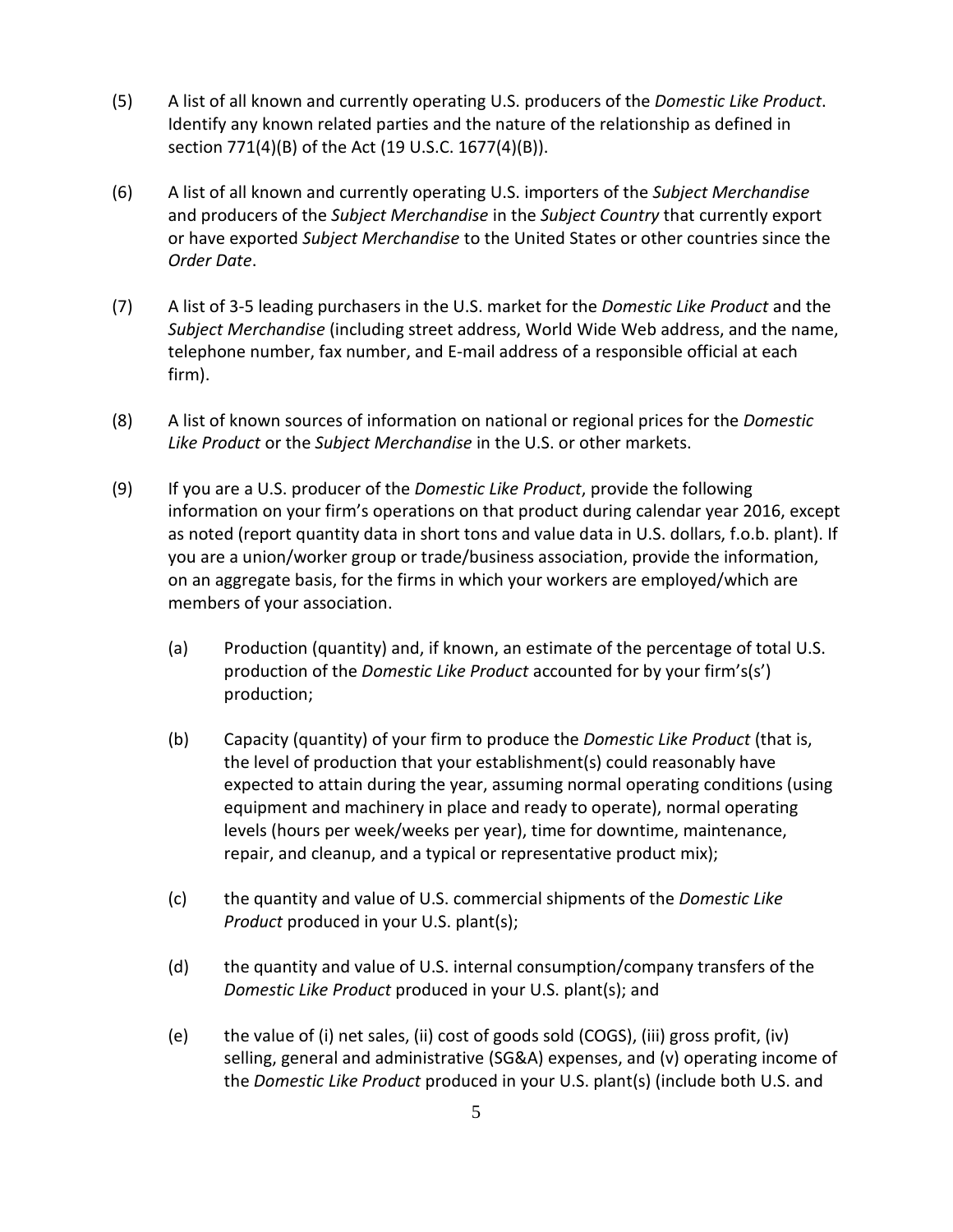export commercial sales, internal consumption, and company transfers) for your most recently completed fiscal year (identify the date on which your fiscal year ends).

- (10) If you are a U.S. importer or a trade/business association of U.S. importers of the *Subject Merchandise* from the *Subject Country*, provide the following information on your firm's(s') operations on that product during calendar year 2016 (report quantity data in short tons and value data in U.S. dollars). If you are a trade/business association, provide the information, on an aggregate basis, for the firms which are members of your association.
	- (a) The quantity and value (landed, duty-paid but not including antidumping or countervailing duties) of U.S. imports and, if known, an estimate of the percentage of total U.S. imports of *Subject Merchandise* from the *Subject Country* accounted for by your firm's(s') imports;
	- (b) the quantity and value (f.o.b. U.S. port, including antidumping and/or countervailing duties) of U.S. commercial shipments of *Subject Merchandise* imported from the *Subject Country*; and
	- (c) the quantity and value (f.o.b. U.S. port, including antidumping and/or countervailing duties) of U.S. internal consumption/company transfers of *Subject Merchandise* imported from the *Subject Country*.
- (11) If you are a producer, an exporter, or a trade/business association of producers or exporters of the *Subject Merchandise* in the *Subject Country*, provide the following information on your firm's(s') operations on that product during calendar year 2016 (report quantity data in short tons and value data in U.S. dollars, landed and duty-paid at the U.S. port but not including antidumping or countervailing duties). If you are a trade/business association, provide the information, on an aggregate basis, for the firms which are members of your association.
	- (a) Production (quantity) and, if known, an estimate of the percentage of total production of *Subject Merchandise* in the *Subject Country* accounted for by your firm's(s') production;
	- (b) Capacity (quantity) of your firm(s) to produce the *Subject Merchandise* in the *Subject Country* (that is, the level of production that your establishment(s) could reasonably have expected to attain during the year, assuming normal operating conditions (using equipment and machinery in place and ready to operate), normal operating levels (hours per week/weeks per year), time for downtime, maintenance, repair, and cleanup, and a typical or representative product mix); and